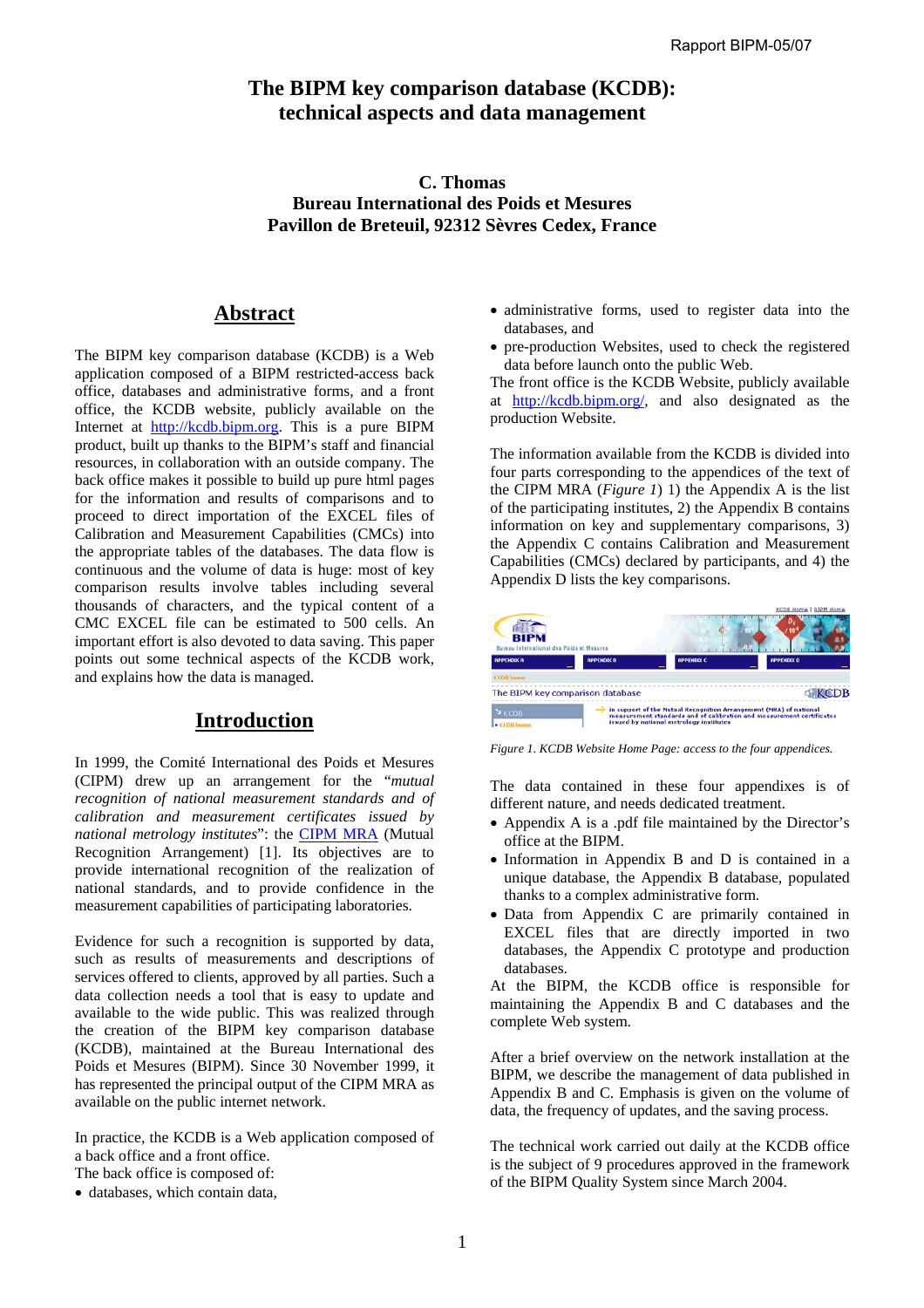## **1. BIPM network**

The global architecture of the BIPM network is shown on *Figure 2*. It is composed of a demilitarized zone (DMZ) and of an internal network. A firewall acts as a filter between the outside world-wide internet network and the DMZ. It also isolates the BIPM internal network from outside, but allows access to the DMZ from the internal network under authorized conditions.



*Figure 2. Global architecture of the BIPM network.* 

The personal computers of the KCDB office and the server "kcdb3", which hosts the KCDB back office, are confined in a sub-domain of the BIPM internal network, accessible only through authentication processes.

These personal computers also share a common part of the BIPM server "si", which serves as working space, and are thus primarily used as terminals.

The two front servers "kcdb1" and "kcdb2" are installed in the DMZ, and physically located in two different computer rooms at the BIPM. The KCDB front office is installed on the two front servers and are synchronized in real-time. This makes it possible to provide a continuous service to the internet user in case of failure of one of them.

The content of the servers kcdb1, kcdb2, kcdb3, and si, is saved every 24 hours by the BIPM Information Technology team according to procedures that are also approved in the framework of the BIPM Quality System. In addition, our team watches upon the maintenance of all pieces of hardware.

The KCDB Web application is a pure BIPM product, built up thanks to the BIPM's staff and financial resources. The programming itself is made by an outside company, but its design is entirely controlled by the BIPM.

# **2. Appendix B**

## **2.1. Content**

A key or supplementary comparison is registered into [Appendix B on](http://kcdb.bipm.org/appendixB/default.asp)ly when the BIPM KCDB office receives from the appropriate body, a Consultative Committee (CC) or a Regional Metrology Organization (RMO) a formal authorization to do so.

On 21 April 2005, 494 key comparisons and 118 supplementary comparisons [2] were registered.

The Appendix B has a search engine for the user at [http://kcdb.bipm.org/AppendixB/KCDB\\_ApB\\_search.asp](http://kcdb.bipm.org/AppendixB/KCDB_ApB_search.asp) allowing the access to the list of comparisons corresponding to a selection of search criteria. A unique identifier is attributed to each of them according to an agreed [nomenclature](https://www.bipm.org/utils/en/pdf/nomenclature.pdf) [3]. Clicking on the identifier returns the page of information on the comparison. A link is provided to its final report and to its results (for key comparisons only) when they become available.

The information displayed by Appendix B is generally contained in the protocol of the comparison. It includes a brief description, the nominal values of the measurand and of the influence parameters, the dates of measurement, the status, the methods, the transfer standards, the pilot laboratory and the contact person's name and address details, the list of participants, and any other comments of interest. An example is shown on *Figure 3*.

| CCEM-K8                                                                                                     |                                                                                                                                                                                                                                    |  |  |  |
|-------------------------------------------------------------------------------------------------------------|------------------------------------------------------------------------------------------------------------------------------------------------------------------------------------------------------------------------------------|--|--|--|
| Information                                                                                                 |                                                                                                                                                                                                                                    |  |  |  |
| Metrology area, branch<br><b>Description</b><br><b>Time of measurement</b><br><b>Status</b><br>Reference(s) | Electricity and Magnetism, DC Voltage and Current<br>Comparison of DC voltage ratios<br>1999 - 2001<br>Approved for equivalence, Results available<br>Metrologia, 2003, 40, Tech. Suppl., 01001                                    |  |  |  |
| <b>Measurand</b><br>Transfer device(s)                                                                      | DC voltage ratio: 1000 V / 10 V and 100 V / 10 V<br>Datron 4902S standard divider, s/n 20335                                                                                                                                       |  |  |  |
| <b>Comparison type</b><br><b>Consultative Committee</b><br><b>Conducted by</b><br>Other designation(s)      | Key comparison<br>CCEM (Consultative Committee for Electricity and Magnetism)<br>CCEM (Consultative Committee for Electricity and Magnetism)<br>CCE 97-2 (Comparison 97-2 of the former Consultative<br>Committee for Electricity) |  |  |  |
| <b>Comments</b>                                                                                             | A subsequent comparison was decided between CEM, CSIR-NML<br>and IEN. It is registered into the BIPM key comparison database<br>under the identifier CCEM-K8.1.                                                                    |  |  |  |

*Figure 3. Information on key comparison CCEM-K8, as displayed by the Appendix B Website. Links (not shown here) are proposed to other pages (pilot laboratory, list of participants, results, etc.) from the left side of the page.* 

Measurements obtained by laboratories participating in a key comparison are interpreted in terms of equivalence as [foreseen in the text of the Technical Supplement to the](https://www.bipm.org/utils/en/pdf/mra_techsuppl2003.pdf)  CIPM MRA [4], which introduces the notion of "*degrees of equivalence*" among the measurement standards of the participants. The resulting numbers and graphs (often designated as "*results*") are published in the final report, and also displayed in Appendix B. A reference is subsequently inserted in the information page.

In practice the results of a key comparison, obtained for one value of the measurand or one value of an influence parameter, generally take the form of a four-sheet folder including 1) the laboratory individual measurements, 2) the equivalence statements, 3) the matrix of equivalence, and 4) the graph of equivalence.

On 21 April 2005, Appendix B displayed about 350 sets of results, covering the measurements obtained in 171 key comparisons. They are registered into Appendix B, and made publicly available via internet under the form of html folders (*Figure 4*).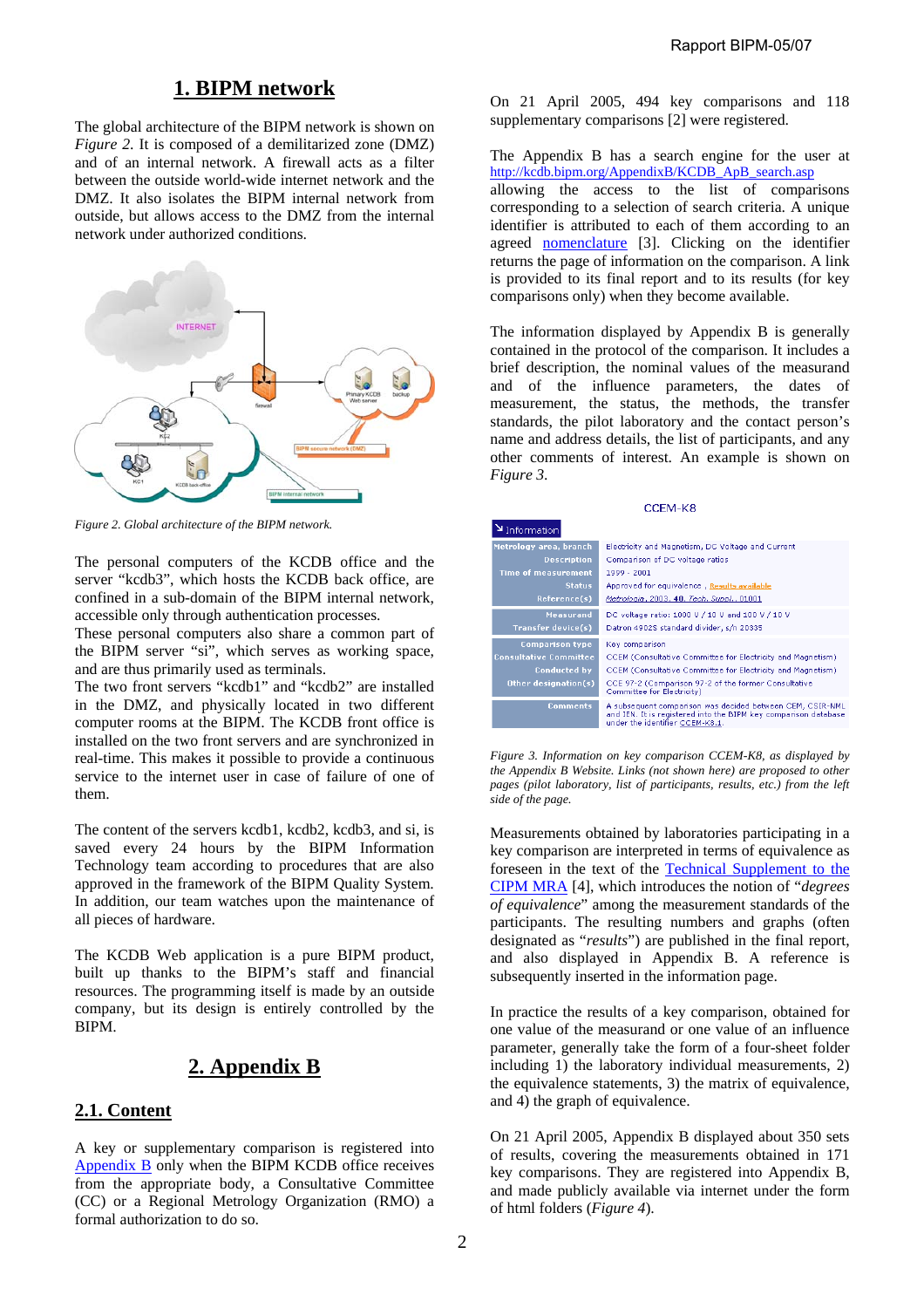

*Figure 4. Access to the folder of a set of results as presented in Appendix B (example of BIPM.EM-K13.a, measurand value: 1 ohm).* 

A number of .pdf files are also posted in Appendix B, mainly full texts of final reports of key and supplementary comparisons, and also summary results of key comparisons.

## **2.2. Data volume and flow**

The volume of the data contained in the Appendix B database can be roughly estimated to 15 mega bytes. Most of the information is saved in two tables of the database, one includes 612 lines (the total number of comparisons), and the other one 350 lines (the total number of set of results).

In addition, about 900 .pdf files of total size 180 mega bytes are posted in the Appendix B Website.

Data for Appendix B arrives every day at the KCDB office. This continuous flow mainly includes requests for registering new comparisons and updating the information on comparisons already registered. We manage to carry out the work in the hours following reception of the request. This type of updates is also made globally after a CC meeting for all of its comparisons.

On average we receive one approved final report of a key comparison each week, with the request to enter the corresponding sets of results. The registration of the data is made in close collaboration with the contact person, and is generally accomplished in a few weeks time. This work is facilitated if the contact person can provide an EXCEL file containing the numbers, because it avoids hand-typing. These numbers should, however, be checked in comparison with those contained in the final report.

## **2.3. Back Office**

### **2.3.1. Structure**

The Appendix B back office is composed of an ensemble of "*administrative forms*", of a unique database, "*the Appendix B database*", and of a pre-production Website. The back office is installed on the server kcdb3, and is accessible only from the computers located in the KCDB sub-domain of the BIPM internal network (see section 1) via a username and a password.

The administrative forms allow to enter information into the Appendix B database without typing directly in the fields of the tables of the database. This system is safe, and has a very sophisticated design able to handle with all possible requests we may receive.

### **2.3.2. General administrative form**

The home page of the administrative form used for Appendix B is shown in *Figure 5*. Links are provided on the left side to sub-forms specially designed to create new items, modify existing items, and add news.

|                       | <b>Bureau International des Poids et Mesures</b><br><b>BIPM key comparison database</b> |
|-----------------------|-----------------------------------------------------------------------------------------|
|                       | <b>Admin</b>                                                                            |
| <b>KCDB Home</b>      | <b>Appendix B - Administration</b>                                                      |
| <b>GENERAL</b>        |                                                                                         |
| <b>Add news</b>       |                                                                                         |
| <b>CREATION</b>       |                                                                                         |
| <b>Comparison</b>     |                                                                                         |
| <b>Contact person</b> |                                                                                         |
| Reference             |                                                                                         |
| <b>MODIFICATION</b>   |                                                                                         |
| <b>Comparison</b>     |                                                                                         |
| <b>Contact person</b> |                                                                                         |
| Reference             |                                                                                         |

*Figure 5. Home page of the Appendix B administrative form.* 

### **2.3.3. Sub-forms**

Let's take the example of a reference to an article in open **literature** 

The sub-form used to create a new reference is shown in *Figure 6*. Information are entered in the proposed fields, and are saved by clicking on "Save".

| List of references > Create a new reference |      |  |
|---------------------------------------------|------|--|
| Reference title                             |      |  |
| URL                                         |      |  |
|                                             | Save |  |

*Figure 6. Sub-form used for the creation of a new reference.* 

The modification of the information concerning a reference is made in two steps: 1) searching the reference, and 2) enter the changes, as illustrated on *Figure 7*.

#### Modify reference

Search a reference : 01001

| <b>Reference title</b>                    | Comparison    |  |
|-------------------------------------------|---------------|--|
| Metrologia, 2002, 39, Tech. Suppl., 01001 | CCEM-K2       |  |
| Metrologia, 2003, 40, Tech. Suppl., 01001 | CCEM-K8       |  |
| Metrologia, 2004, 41, Tech. Suppl., 01001 | EUROMET.EM-K8 |  |

*Figure 7. Sub-form used for modifying a reference already registered in Appendix B. Inserting a chain of characters in the "Search a reference" box, and clicking on OK returns the full list of references corresponding to the search. Clicking on one of them lead to a sub-form including the information on the reference.* 

The sub-forms used for creating a new comparison and modifying the information already registered is more complex: additional links are provided to attribute a number of items entered independently to the comparison, for instance a reference, a contact person, a list of participants, etc. (*Figure 8*).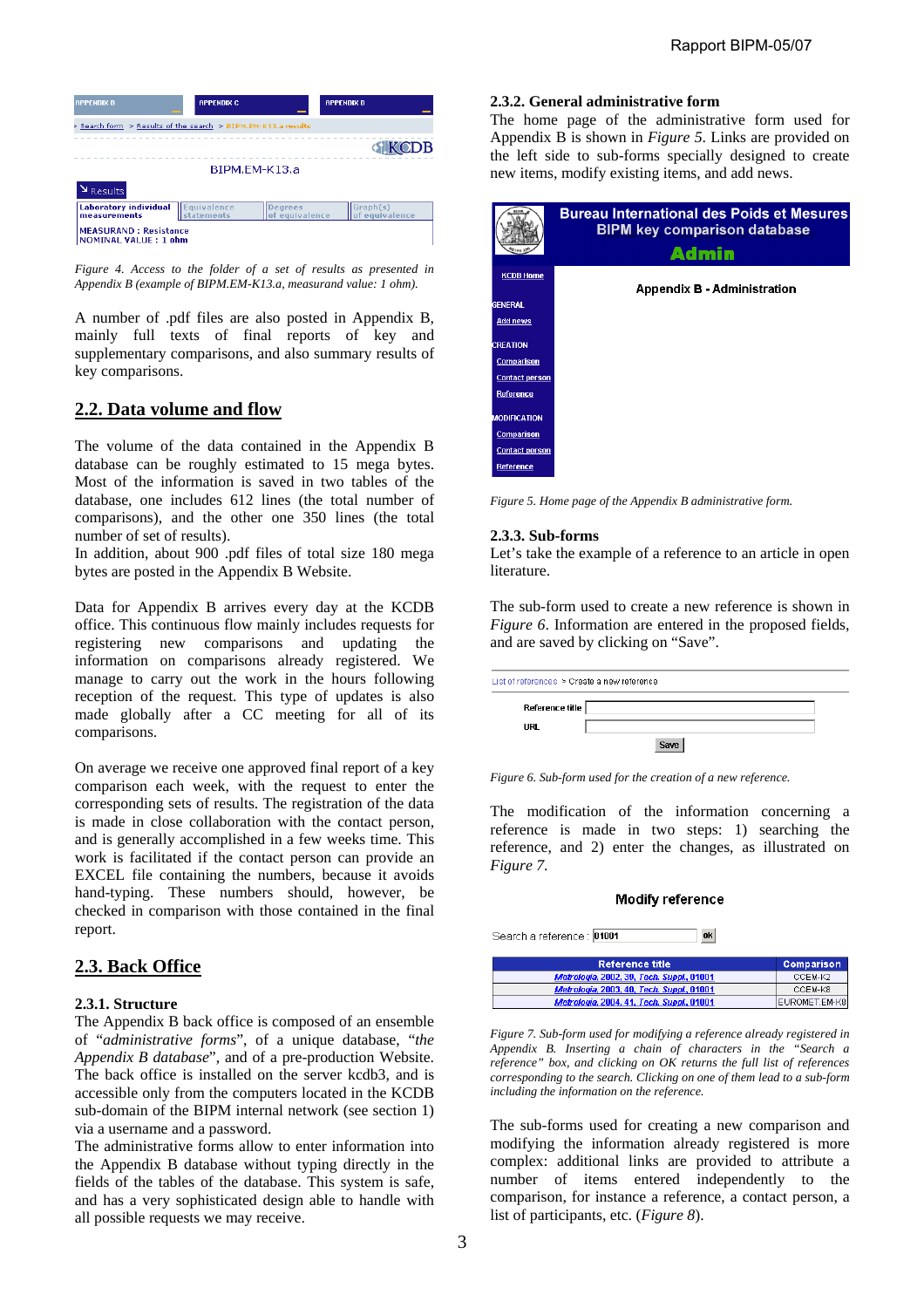Comparison: CCEM-K20.b



*Figure 8. Top links of the sub-form used for creating or modifying a comparison in Appendix B. CCEM-K20.a is a fictitious identifier.*

#### **2.3.4. Entry of results**

The form used for entering a set of results is available by clicking on the top link "Results" proposed in the subform corresponding to a given key comparison already registered into Appendix B (*Figure 8*).

The different elements that compose a set of results, laboratory individual measurements, equivalence statements, matrix of equivalence, and graph of equivalence, are entered separately in different fields shown in *Figure 9*. Room is provided to enter additional comments displayed before and after the matrix of equivalence, and the laboratory individual measurements can be entered in two different fields.

List of individual result > Create individual result



*Figure 9. Form used for registering a set of results in Appendix B. The part "Graph of equivalence", and the "Save" and "Online" buttons are not shown here.*

Easy entry of data is made possible thanks to two facilities that were especially developed and implemented for the KCDB: the "Mini-word" facility and the EXCEL macro-function "Compress Matrix".

#### *"Mini-Word"*

The laboratory individual measurements, the equivalence statements, and the graph of equivalence are entered into the corresponding fields using the Mini-Word facility. It is available by clicking on the link "Edit" provided below the field to fill in, and appears in a pop-up window, as shown on *Figure 10*. Data are hand-typed inside the window and saved in pure HTML code by clicking on "Enregistrer".

The data presentation is ensured thanks to a number of functions available at the top of the window, the most important of which makes it possible to apply styles, fonts, colours, attributes such as "bold", "italics", "subscript", "superscript", underlined", "justify", etc. It is also possible to create or modify a table, insert or suppress an hyperlink, and insert an image.



*Figure 10. Mini-word window: example of entry of the graph of equivalence of the key comparison of activity of the radionuclide 22Na The graph is uploaded as an image, and the comments shown above are hand-typed and formatted.*

#### *"Compress Matrix"*

The matrix of equivalence is generally provided to the KCDB office in an EXCEL file by the contact person. Then a dedicated EXCEL macro is used, which transforms the matrix into a chain of characters. This is first copied in the clipboard, and then pasted in the field "Matrix of equivalence" of the form shown on *Figure 9*. An example is shown in *Figures 10.a*, *.b*, and *.c*.

| Lab <i>j</i> |                       |           |  |            |           |           |           |           |           |      |
|--------------|-----------------------|-----------|--|------------|-----------|-----------|-----------|-----------|-----------|------|
| Lab i        |                       |           |  | <b>CEM</b> |           | JV        |           | CMI       |           |      |
|              | $\frac{D_i}{10^{-8}}$ | U,        |  | Dij        | $U_{ij}$  | Dij       | $U_{ij}$  | Dij       | $U_{ij}$  | L    |
|              |                       | $10^{-8}$ |  | $10^{-8}$  | $10^{-8}$ | $10^{-8}$ | $10^{-8}$ | $10^{-8}$ | $10^{-8}$ |      |
| <b>CEM</b>   | 3.0                   | 18.0      |  |            |           | $-10.7$   | 21.8      | $-19.0$   | 26.9      | $-2$ |
| IJV          | 2.7                   | 12.4      |  | 10.7       | 21.8      |           |           | 8.3       | 23.5      | $-1$ |
| CMI          | 11.0                  | 20.0      |  | 19.0       | 26.9      | 8.3       | 23.5      |           |           | -7   |
| <b>INPL</b>  | 18.0                  | 30.0      |  | 26.0       | 35.0      | 15.3      | 32.4      | 7.0       | 36.0      |      |
| <b>KRISS</b> | 3.1                   | 8.4       |  | 11.1       | 19.8      | 0.4       | 14.9      | $-7.9$    | 21.6      | $-1$ |
| $NML(IE)^*$  | $-7.1$                | 46.0      |  | 0.9        | 49.4      | 9.8       | 47.6      | $-18.1$   | 50.1      | $-2$ |

\* For this laboratory, only the most recent comparison is retained.

*Figure 10.a. Example of a matrix of equivalence (truncated on the right side) as provided in an EXCEL worksheet.* 

| Matrix of<br>equivalence | = = = CEM = = JV = = CM = = INPL = = KRISS = = NML (IE) =   Lab<br>b>ij¤ <l>U<sub>ij</sub></l> = <l>b&gt;</l> >= <l>D<sub>ij</sub></l> = <l< th=""></l<> |
|--------------------------|----------------------------------------------------------------------------------------------------------------------------------------------------------|
|                          | >U <sub>ij</sub> ¤ <l>D<sub>ij</sub></l> ¤ <l>U<sub>ij</sub></l>                                                                                         |
|                          | >¤< >D <sub>ij</sub> >>>>>/>>>U <sub>ij</sub> >>>>P <sub>ij<!--</td--></sub>                                                                             |

*Figure 10.b. Chain of characters resulting from the application of the EXCEL macro "Compress Matrix" on the matrix shown in Figure 10.a.*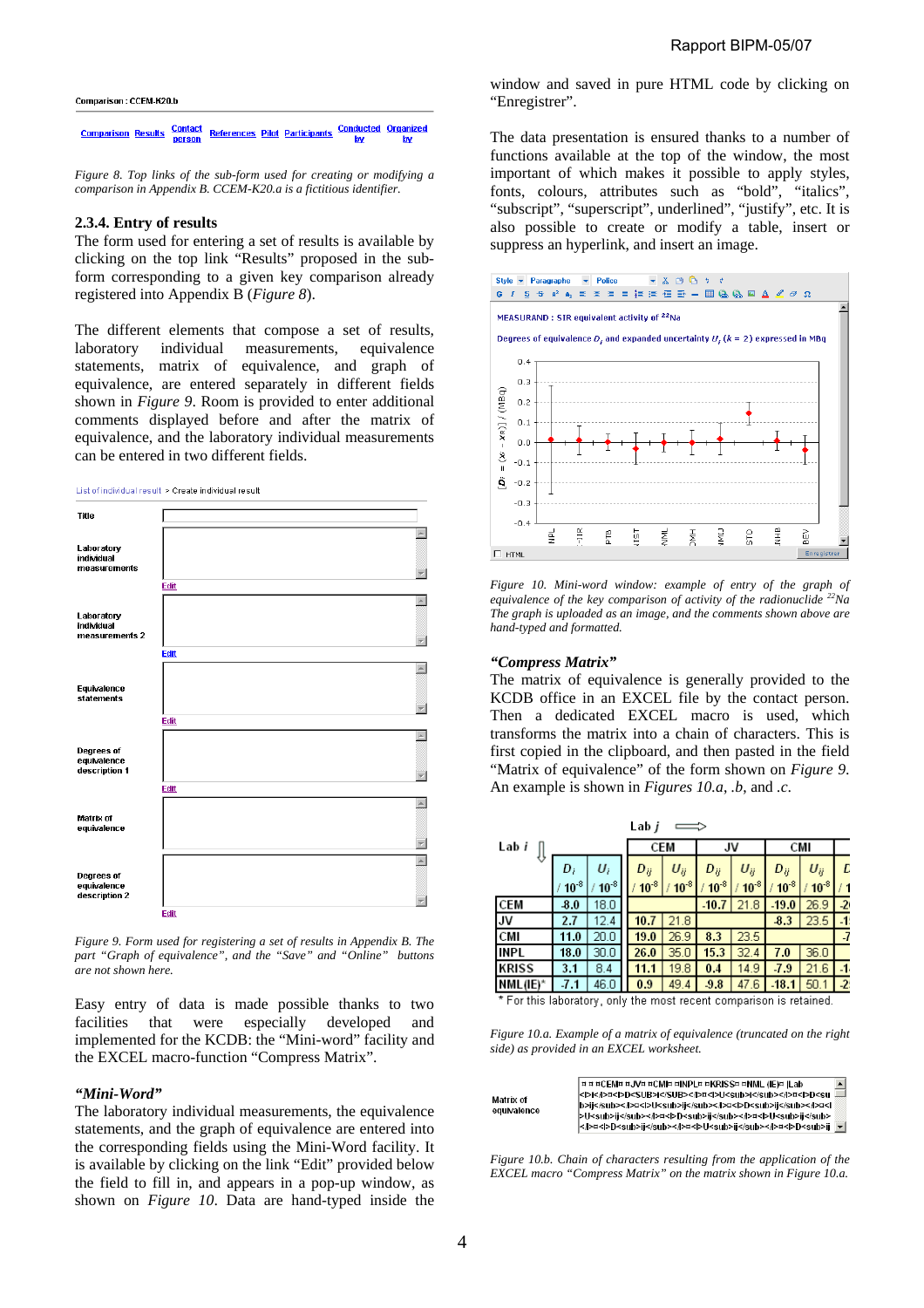$D_i$  $U_i$ Lab /  $D_{ij}$  $U_{ij}$  $/ 10^{-8}$  $/ 10^{-8}$  $/ 10^{-8}$  $/ 10^{-8}$  $CFM$  $-8.0$  $18.0$  $-19.0$  $26.9$ TV.  $2.7$  $12.4$  $-8.3$ 23.5  $CMI$  $11.0$  $20.0$ **TNPL** 18.0  $30.0$  $7.0$ 36.0 **KRISS**  $3.1$  $8.4$  $-7.9$  $21.6$  $NML(IE)^*$  $46.0$  $-7.1$  $-18.1$ 50.1

The pair-wise degrees of equivalence are given as "Lab  $i$  - Lab  $j$ " Select Lab j CMI  $\overline{\phantom{a}}$ 

*Figure 10.c. Presentation of the matrix of equivalence of Figure 10.a in the KCDB Appendix B Website (degrees of equivalence of each participant relative to the key comparison reference value and pairwise degrees of equivalence relative to the Czech institute of metrology CMI).* 

Clicking on "Save" at the bottom of anyone of the administrative forms saves the data into the database.

#### **2.3.5. Pre-production Website**

The Appendix B pre-production Website is an accessrestricted Website installed on the server kcdb3, which uses the same programming as the production Appendix B Website open to the public.

It displays the data entered in the Appendix B database via the administrative form, and thus makes it possible to check the conformity of the information by comparison with the documents sent to the KCDB office (mail requesting the registration of new comparisons, final reports of key comparisons, etc.), and the appearance on the screen (style, colours, etc.).

### **2.4. Publication on the Web**

Clicking on "Online" at the bottom of anyone of the administrative forms launches the data onto the public Web.

All files inserted in the Mini-Word windows via hyperlinks (final reports, summary reports, images, etc.) must also be pushed onto the front servers kcdb1 and kcdb2. This is realized using a file transfer facility installed on kcdb3.

A last check of the data as returned from the servers kcdb1 and kcdb2, and the insertion of a set of news (see *Figure 5*) end the process: new information is available to the wide public via Internet.

### **2.5. Data saving**

The files used in the process of publishing data via Appendix B (.pdf files, EXCEL files, images, etc.) are saved on the server kcdb1, kcdb2, and kcdb3.

# **3. Appendix C**

### **3.1. Content**

[Appendix C g](http://kcdb.bipm.org/appendixC/default.asp)ive the list of Calibration and Measurement Capabilities (CMCs) declared and accepted by the institutes participating in the CIPM MRA.

In the framework of the CIPM MRA, a Calibration and Measurement Capability (CMC) is defined as the ensemble of information given in a calibration or measurement certificate issued by a metrology institute. It corresponds to a service normally offered to clients.

A CMC is described by the measured quantity and its range, and is characterized by an uncertainty generally given at a 95 % level of confidence, together with the method or instrument used, the values of the influence parameters if any, and any other relevant information.

The CMC data registered in Appendix C are prepared by the institute in EXCEL files of pre-defined format, then peer-reviewed through intra- and inter-regional examination, and finally approved by the Joint Committee of the RMOs and the BIPM (JCRB) [5].

On 21 April 2005, Appendix C contained about 17000 CMCs, among which about 3000 cover the field of Chemistry, 3000 the field of Ionizing Radiation, and 6000 the field of Electricity and Magnetism. This number is expected to increase since some metrology areas are not yet fully covered, especially Time and Frequency, and Thermometry.

The effective number of uncertainty values published via Appendix C is, however, estimated to be much higher (over 35000). This is the consequence of the implementation of "*uncertainty tables*", which may be used to describe the range of uncertainty values that characterizes one given CMC. The column and row headings of the table contain the values taken by two physical quantities (or influence parameters) involved in the CMC. This facility, which makes it possible to deliver much more precise information, is extensively used in the field of Electricity.

An example of one CMC as published in Appendix C is shown in *Figure 11*.

```
Austria, BEV (Bundesamt für Eich- und Vermessungswesen)
Complete CMCs in for Austria (.PDF file)
AC current up to 100 A: meters. AC ammeter, multimeter, multifunction transfer standard,
AC current up to 100 A: meters. AC ammeter, multimeter, multifunction transfer star<br>0.005 A to 20 A<br>Relative expanded uncertainty (k = 2, level of confidence 95%) in µA/A: 60 to 330<br>Comparison with reference setup<br>Frequen
```
*Figure 11. Appendix C: example of a CMC declared by Austria in the field of Electricity. The range of uncertainty is detailed in the uncertainty table obtained by clicking on the proposed link.* 

A number of .pdf files are also posted on Appendix C.

## **3.2. Data volume and flow**

The volume of the data contained in Appendix C can be roughly estimated to 20 mega bytes. It grows up much faster than the volume of data of Appendix B.

In addition, about 400 .pdf files of total size 30 mega bytes are posted in the Appendix C Website.

The content of Appendix C is updated several times a week: addition of newly approved CMCs, deletion of CMCs that correspond to services no more available or not covered by an appropriate Quality System, increase of uncertainty values, additional information on a given CMC, etc.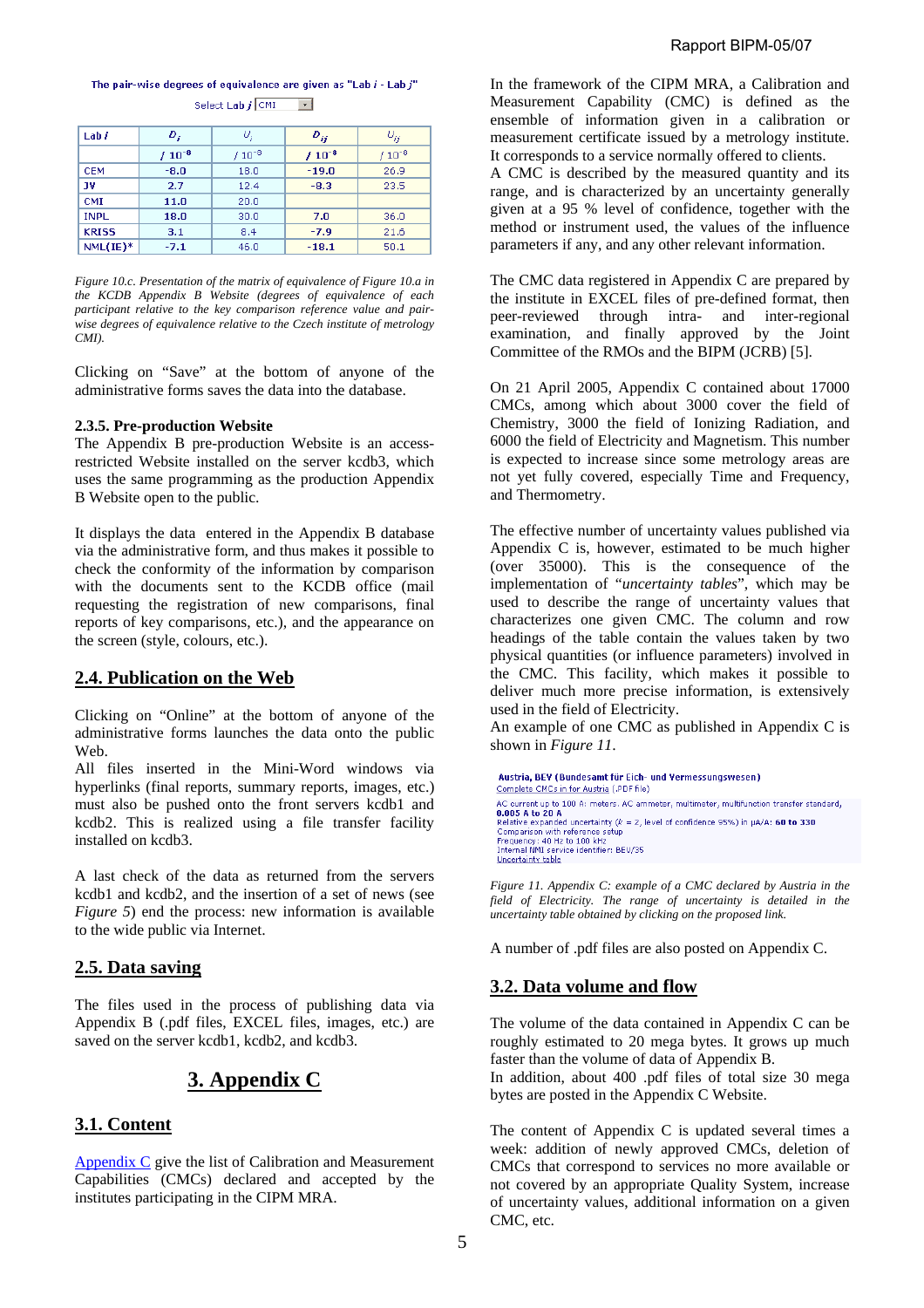The KCDB office downloads the CMCs EXCEL files from the access-restricted JCRB Website as soon as they are posted for approval. Since the approval process takes at least 3 weeks, it is possible to prepare in advance the publication, which greatly facilitates the organization of the work.

## **3.3. Back office**

### **3.3.1. Structure**

The Appendix C back office is composed of an administrative form, of two databases, "*the Appendix C prototype database*" and "*the Appendix C production database*", and of a prototype Website. The back office is installed on the server kcdb3, and is accessible only from the computers located in the KCDB sub-domain of the BIPM internal network (see section 1).

#### **3.3.2. Administrative form**

The Appendix C databases are populated by direct importation of the EXCEL files of CMCs, via dedicated facilities named "*modules of importation*". Their role is to place the content of each EXCEL cell in the appropriate field of the appropriate table of the databases.

As mentioned above, the CMCs EXCEL files have a predefined format corresponding to 3 different templates chosen to accommodate the information according to the metrology area they cover:

- General Physics, for Acoustics, Ultrasound, and Vibration (AUV), Electricity and Magnetism (EM), Length (L), Mass and Related Quantities (M), Photometry and Radiometry (PR), Thermometry (T), and Time and Frequency (TF);
- Ionizing radiation (RI); and
- Chemistry (QM).

We thus need 3 different tables in each of the Appendix C databases, and 3 different modules to populate them.

The administrative form is shown on *Figure 12.* 

### Appendix C - Prototype

Appendix C Prototype - Front Appendix C Prototype - Importation AppC

#### **Appendix C - Production**

Appendix C Production- Front Appendix C Production - Importation AppC

*Figure 12. Appendix C administrative form: access to the prototype and production Websites, and to the modules of importation.* 

Clicking on "Appendix C Prototype – Importation AppC" leads to the page shown on *Figure 13*.



*Figure 13. Access to the individual modules of importation. Each of the 3 links that are proposed populates 3 different tables of the databases, dedicated to General Physics, Chemistry, and Ionizing Radiation.* 

Clicking on one of the link allows to choose the EXCEL file to be imported, and to import it into one of the database as shown on *Figure 14*.

| Appendix (A)                                  | Appendix $\bigoplus$ | Appendix ( | Appendix (D) |  |  |  |  |
|-----------------------------------------------|----------------------|------------|--------------|--|--|--|--|
| Import Data Module for QM (Prototype Version) |                      |            |              |  |  |  |  |
|                                               |                      | Parcourir  |              |  |  |  |  |



*Figure 14. Importation of an EXCEL file of CMCs in the field of Chemistry into the Appendix C prototype database. "Parcourir" allows to select the file to be imported. Clicking on "OK" launches the importation. When the importation is finished, the message "Data file imported" appears in this page.* 

#### **3.3.3. The importation process**

Each module of importation is designed to import CMCs declared for one unique metrology area "MA" and by one unique country "CO". It proceeds as follows:

- 1) It places the CMCs corresponding to "MA" and "CO" in a temporary table of the database.
- 2) It searches for all CMCs corresponding to "MA" and "CO" already present in the appropriate table of the database.
- 3) If any, it deletes these CMCs from this table.
- 4) It imports the CMCs corresponding to "MA" and "CO" placed in the temporary table into the appropriate table.

It is thus a substitution, which requests that all CMCs covering one metrology area and declared by one country are collected in one single CMC EXCEL file. The corresponding files are often designated as the "*master CMCs files*" and are named "MA\_CO.xls". They are all made available at any time in the part "Get Published CMCs" of the access-restricted JCRB Website. They are also converted in .pdf files named "MA\_CO.pdf", which are made available from the Appendix C Website.

Let's take the example of the CMCs declared by United Kingdom in the field of Ionizing Radiation. The file "RI\_GB.xls" (the country is identified by its ISO code) was first imported on 15 September 2003. At that time, it only included CMCs covering Radioactivity only. Another set of CMCs from United Kingdom covering Dosimetry was approved on 01 March 2005. If we had imported this set it would have suppressed the Radioactivity CMCs from the database. So, the new set was inserted in the master file "RI\_GB.xls", thus turning the previous one to archives. The new file was imported on 11 March 2005.

A look at the file "EM\_RU.xls" indicates that it covers the CMC claims from 5 Russian laboratories, all showing competence in different branches of Electricity and Magnetism.

### **3.3.4. Building up the file to import**

The modules of importation are slightly instable and operate correctly only with very clean EXCEL files. The master EXCEL files, however, generally include information that must not be imported in the databases (notes, dates, review comments, etc.). We thus copy and